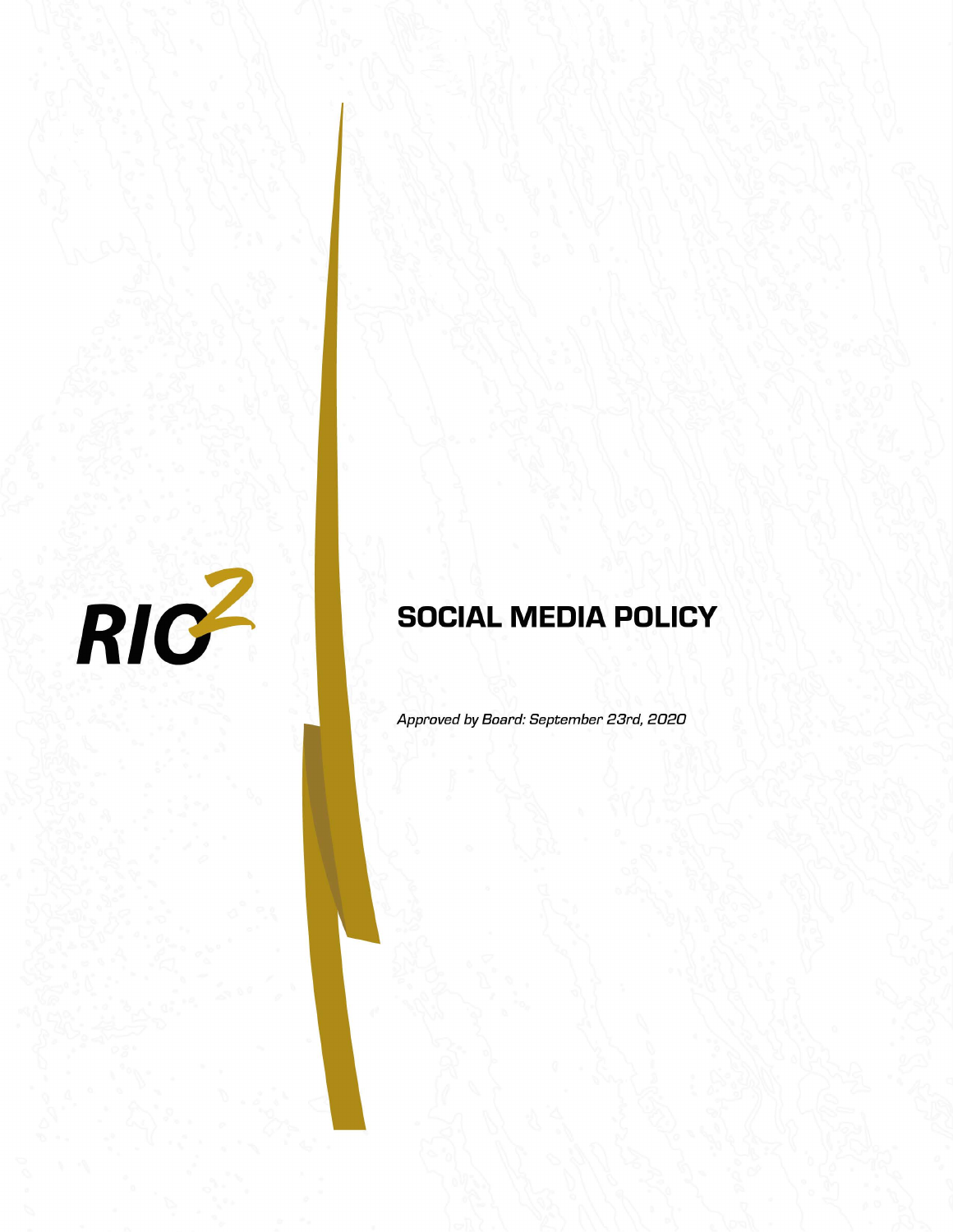#### **RIO2 LIMITED**

## **SOCIAL MEDIA POLICY**

# **Effective**

#### **Purpose**

The objective of Rio2 Limited (together with any subsidiaries, the "**Corporation**") in creating this Policy is to outline your responsibilities and obligations regarding both personal and professional usage of social media applications.

This Policy applies to all employees and contractors of the Corporation.

#### **Social Media**

Social media applications consist of web‐based tools for sharing user‐generated content and connecting with other users. Some examples of social media applications include social networks (such as Facebook and LinkedIn), blogs, micro‐blogs (such as Twitter and Flickr), forums, wikis and others.

## **Corporation Social Network Pages**

The Corporation maintains its own social network pages and applications. You must not add, modify or delete content on the Corporation'ssocial network pages or applications unless you have been specifically authorized by your manager to do so. These social media pages are managed by the Corporation's CEO.

#### **Other Postings**

You must not make any statement on behalf of the Corporation or post any content on behalf of any of the Corporation without first obtaining permission from your manager. Also, you must not represent or suggest that any content you post is endorsed by the Corporation, and you must not use any of the Corporation's trade‐marks, logos, email addresses, letterhead or other indicators without prior approval from your manager.

#### **Disclosures**

Your use of social media must comply with all of your confidentiality obligations to the Corporation. For example, you must never disclose any confidential or undisclosed information of the Corporation, or any other information that is or may be proprietary, confidential, privileged or in any way sensitive. For more detailed guidelines on confidential and personal information, you should refer to the Disclosure and Confidentiality Policy which you agreed to comply with as a condition of your employment, contractor or other relationship with the Corporation.

#### **Disparaging Content**

You must not post any disparaging or inaccurate content about the Corporation, its clients, management or associates on any social media or other locations. If you become aware of any disparaging or inaccurate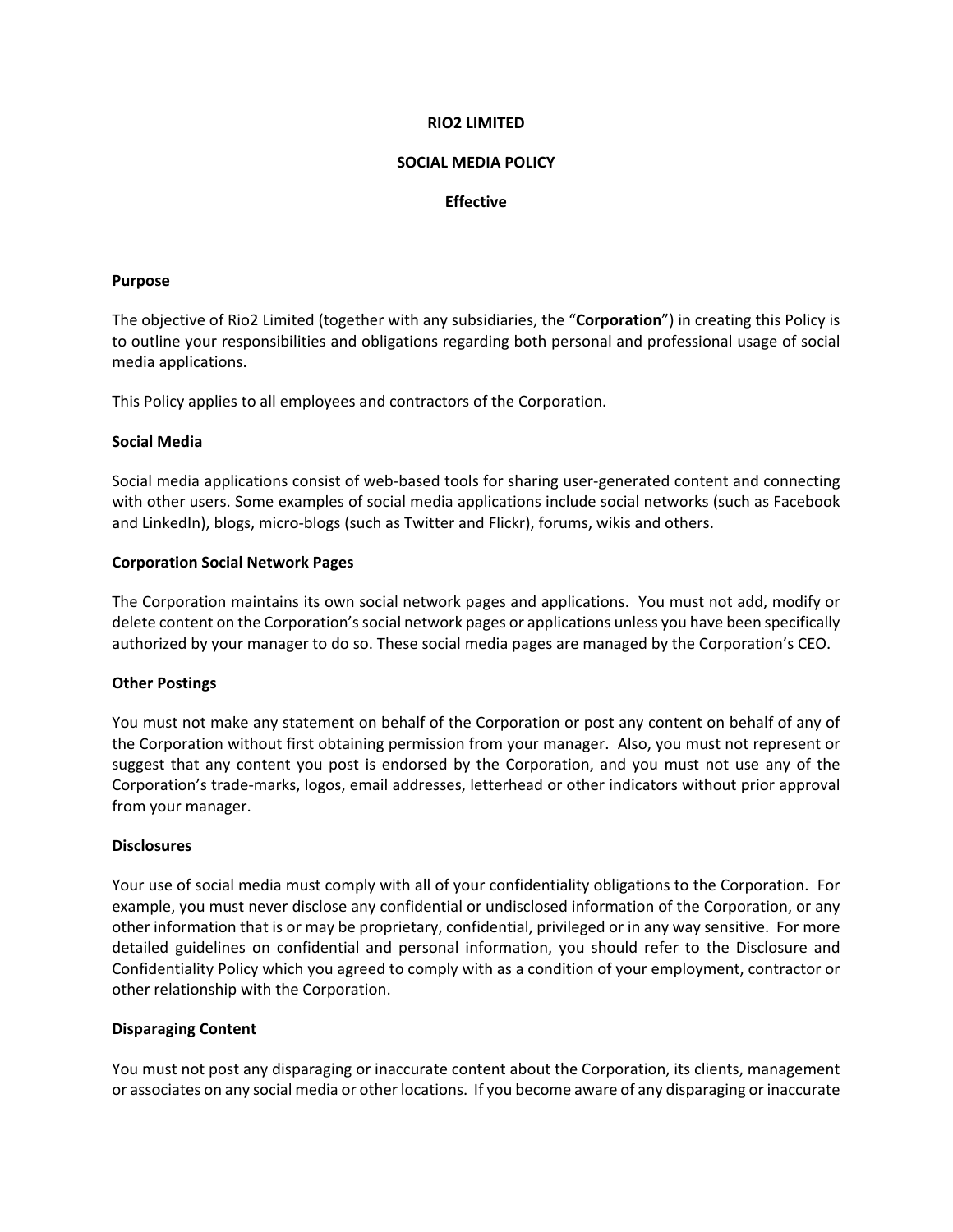content regarding the Corporation, please report it immediately to your manager. For additional guidelines on protecting the Corporation's brand and reputation, you should refer to the Corporation's Code of Business Conduct and Ethics.

# **Other Policies**

Other Corporation Policies apply to your use of social media. Such Corporation Policies include but are not limited to the Corporation's Code of Business Conduct and Ethics, Disclosure and Confidentiality Policy and the employment or contractor agreement that you signed. You must not post anything that would violate other Policies and Codes of the Corporation, including sexually explicit or pornographic images or messages, ethnic slurs, racial epithets, or anything that may be construed as harassing, threatening, or disparaging the Corporation or others.

## **Work Photos and Videos**

You must not post photos or videos that include images of the Corporation's sites, facilities or personnel without obtaining prior permission from the Corporation and those personnel.

## **Personal use of social media at work**

During authorized breaks, you may occasionally use social media for personal activities at the office or through the Corporation's systems, as long as such use does not violate your obligations under this Policy, the Corporation's Disclosure and Confidentiality Policy, or any other Corporation Policies and Codes, and does not interfere with your responsibilities or productivity. However, your activities may be monitored and recorded, as described below.

#### **Monitoring**

The Corporation may monitor, record, access, use and disclose information regarding your use of the Corporation's technology, including all social media postings and activities made through the use of any of the Corporation's equipment, network connections or other systems, to ensure compliance with the Corporation's Policies and Codes and for other legitimate business reasons.

#### **Use of Social Media on Personal Time**

The Corporation expects a duty of loyalty from you, even in respect of your use of social media on your own time. You must ensure that your use of social media outside of work does not adversely affect your job performance, other employees' job performance, the Corporation's business interests, or the Corporation's commitment to provide a work environment free of discrimination and harassment.

If you post any content online that could identify you as an employee or contractor of the Corporation, you must use good judgment and conduct yourself appropriately and in a manner consistent with the Corporation's Policies.

#### **Personal Opinions**

You must ensure that your personal opinions are not attributed to the Corporation. If your own social network posting identifies you as an employee or contractor of the Corporation or discusses the Corporation, or if someone would reasonably assume you represent the Corporation, then you should